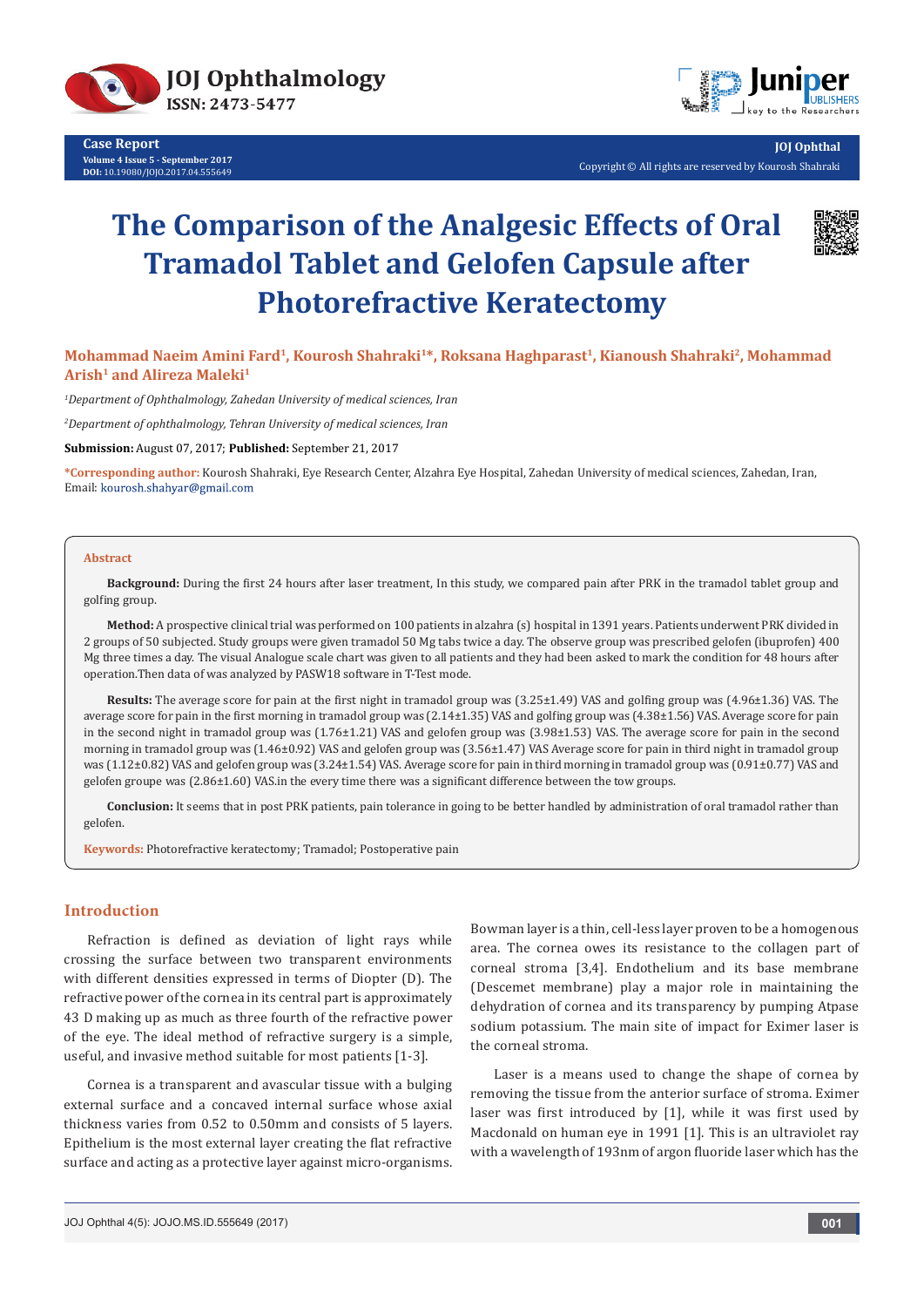minimum capacity to pass through corneal tissue with the least possible damage caused to its surrounding tissues resulting in the smoothest extraction surface of all other lasers with greater wavelengths. In a process called ablative photodecomposition, photons with high levels of energy break through the molecular bands of corneal surface tissue in the wavelength of 193nm. Extraction of tissue from cornea commences in a time limit of few nanoseconds to 5-15μs following the Eximer pulse. The most important advantages of using this laser are Optimum irradiance level and optimal repetition rate. What's more, the optical rules have been significantly developed to correct refractive disorders using laser for Atropy. Laser was first approved by FDA in 1995 to correct mild to moderate myopia. Recent advances made in laser sciences include eye tracking systems which make it possible to extract the tissue of cornea accurately during minor eye movements. One of the most important parts of laser beam is to know the functional information concerning tissue extraction conditions. One of the most important item is the correlation between the depth of tissue extraction and Fluence (energy per surface) of the radiated laser beam. The effectiveness of the tissue includes the amount of vaporized tissue per each unit of laser energy pulse whose maximum for the peak of Fluence is approximately 380-600mg/cm2 with an average level of 440mg/ cm2 [5-8].

It is of significant importance to measure the size of the pupil before the operation. However, the role of pupil is discussed in post-LASIK operation results and patients' eyesight acceptability. Large pupils result in reduced visual acuity among patients undergoing treatment with laser and those not treated [2,5]. Post- LASIK corneal epithelium failures usually recover within 3 to 4 days using usual treatments. A weaker recovery of epithelium may be observed among those with connective tissue autoimmune diseases or sweet diabetes. The close and accurate examination of patients until the full and accurate reconstruction of corneal epithelium is of significant importance [5,6]. Within the first 24 hours after laser, patients experience various levels of pain (mild to moderate) and they may require to resort to oral narcotics to relieve the pain in many cases. Some studies have highlighted the effect of local non-steroid anti-inflammatory drops in reducing post-LASIK pain. However, these medicines may slow down the process of corneal epithelium reconstruction and cause sterilized opacities on the surface of the cornea and even some cases of corneal tissue melting have been reported following the utilization of diclofenac [9,10].

Various studies have also highlighted the effectiveness of various analgesic local drops including tetracaine in reducing post-LASIK operation pain. However, some studies consider this effectiveness to be far less than what is achieved by using local non-steroid anti-inflammatory drugs. Large quantities and long-term utilization of local analgesic drops may cause severe side effects in cornea, while the appropriate and shortterm utilization of them does not seem to cause these damages

or delay reconstruction of epithelium. A study conducted by Lichtinger et al. [11], showed that Gabapentin was significantly more effective than placebo in reducing post-PRK pain. To reduce the pain and facilitate reconstruction of epithelium after LASIK, other treatments such as local morphine have recently been studied [10,11].

A research by Zhao et al. [12]. Wang in China studied pain control and inflammation using tramadol after LASEK. In this research, the case group took tramadol pills twice a day in addition to Tobradex and four doses of diclofenac eye drop, while the controls received only Tobradex and four doses of diclofenac a day. The results achieved in that research showed that pain control in the first day of VAS was 0.48±0.67 and 1.70±0.69 (P<0.001) which exhibited a statistically significant difference and these values 4 days later were 0.18±0.39 and 0.65±0.55 (P<0.05) which exhibited a statistically significant difference. Consequently, tramadol was found to be more effective in controlling pain and inflammation after Lasek.

A research by Clark Js, Bentley E, Smith LJ in America compared the effectiveness of Tramadol with local Nalbuphine in reducing the corneal ulcer pain in dogs. In this research, the dogs were divided into three groups and Dexmedetomidine (5 μ/kg IV) was used to put the dogs to sleep. Then, 4mm of each dog's right eye epithelium was extracted. In Nalbuphine group (5 dogs), local Nalbuphine 1% drop along with placebo were used. In tramadol group (5 dogs), 4mg/kg tramadol along with local saline drop were given every 8 hours, while the placebo group (4 dogs) received placebo and local saline drops every 8 hours. 4 dogs in Nalbuphine group, 1 in tramadol group and 2 in control group required analgesics indicating that tramadol is more useful than Nalbuphine in reducing corneal pain [13,14]

## **Research method**

This is a double-blind clinical trial conducted on 100 patients with refractive disorder who were supposed to undergo PRK. The following inclusion criteria were defined for participants, myopia≤8 diopter, Astigmati≤2 diopter, fixed refraction for at least 6 months, no visual contraindication including Keratoconus, Herpes keratitis, corneal dystrophy and corneal degeneration, cataract, glaucoma, history of any cornea or anterior segmental pathology including scar, lagutalum, dry eye, blepharitis, uveitis, no medical contradictions including diabetes, history of Colloid, autoimmune diseases and cases of immunity failure, pregnancy and breast feeding, no consumption of local or systematic anesthetics within the 2 weeks preceding the study, no consumption of local or systematic non-steroid analgesics within 1 month preceding the research and no consumption of local or systematic steroids. On the other hand, those volunteers who had undergone PRK previously were discarded from the research. The qualified individuals were selected for the research through convenient sampling method using clinical examinations by slit lamp and examination of Pentacum pictures.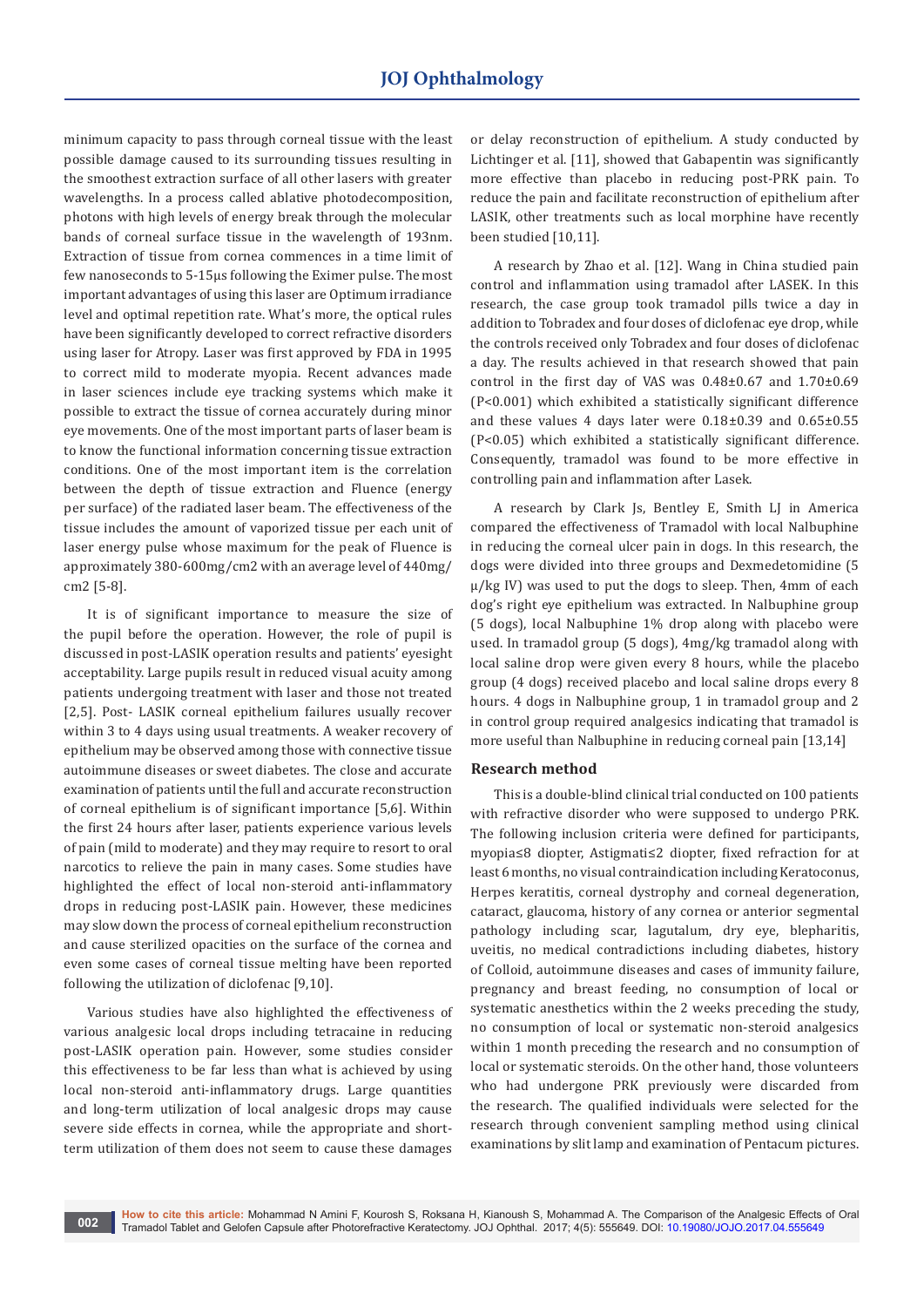Utilization of rigid lenses was stopped at least 3 weeks prior to the examinations while this period for soft lenses was 1 week prior to the examinations. On the day when the operation was due, all patients filled the questionnaire before undergoing laser.

Then all patients underwent standard PRK using Excimer laser Nidek EC5000 ECXIII (nidek, Gamagori, Japan) under topical anesthesia with 0.5% Tetracaine 3 times every 5 minutes before operation by a surgeon. Laser with a wavelength of 193nm and 100-140mg/cm2 radiant-exposure was used in therapeutic plan. The corrective refractive disorder of the patient was measured using Transitional zone, 7mm and ablation zone, 6mm and given to the device. The epithelial tissue of the cornea was removed using alcohol. The laser was then focused and fixed in the pupil and the patient was asked to look at fixation light. The ray of laser was radiated on cornea in a single stage. After the process of tissue removal with laser was over, a soft bandage contact lens was placed on cornea and one drop of Gentamicin was poured on the eye. In the first group, the patients underwent treatment with 400mg Gelofen three times a day. In the second group, the patients received a single dose of tramadol before operation and one 25mg tramadol tablet every 12 hours for 2 days after the operation.

Using the standard pain questionnaire, the patients recorded their post-operation pain level on the first night after operation and then every morning and night for two days following the operation. The operation was carried out by a surgeon while medical suggestions and the answering and information collection methods were explained by the researcher.

Other medical orders used routinely for both eyes after completion of laser and patient discharge from the hospital were:

a. Chloramphenicol drop (1 drop every 4 hours for 1 week)

b. Betamethasone drop (1 drop every 4 hours for 2 weeks)

c. FML drop since the third week (1 drop every 8 hours for 4 weeks and 1 drop every 12 hours for 4 weeks and 1 drop every day for 8 weeks)

d. Artificial tear drops without preservatives (1 drop every 4 hours for 4 weeks)

3.2. Data analysis method

If the mean of patients' response numbers in the standard questionnaire were less than 3, the pain control procedure would be considered successful. The resulting information was then analyzed using PASW18 software with the aid of T-test.

#### **Results**

As many as 100 patients undergoing PRK took part in this project. Using the randomized numbers table, they were divided into 2 groups (each composed of 50 patients) where the first group underwent treatment using Gelofen and the second group underwent treatment using tramadol. Having conducted PRK, three participants in the second group were excluded due to drug abuse. The average age of patients in Gelofen group was 24.80±4.59 years, while this average in tramadol group was 27.80±5.97 years. Both groups were similar in terms of age. 46% of the patients in the first group were male and 54% were female, while this ration in the second group was 42.6% to 57.4%. The average pain acuity using tramadol and Gelofen in various times is presented in the following Table 1 and Figure 1.

| Average pain acuity               | <b>Gelofen</b> (VAS) | <b>Tramadol (VAS)</b> | <b>Test</b>                     | P-value      |
|-----------------------------------|----------------------|-----------------------|---------------------------------|--------------|
| In the first night                | $4.96s \pm 1.36$     | $3.25 \pm 1.49$       | Independent Samples Test        | ${}_{0.001}$ |
| First day after surgery           | $4.38 \pm 1.56$      | $2.14 \pm 1.35$       | Independent Samples Test        | ${}< 0.001$  |
| $2nd$ night after surgery         | $3.98 \pm 1.53$      | $1.76 \pm 1.21$       | Independent Samples Test        | ${}< 0.001$  |
| $2nd$ day after surgery           | $3.56 \pm 1.47$      | $1.46 \pm 0.92$       | Independent Samples Test        | ${}_{0.001}$ |
| $3rd$ night after surgery         | $3.24 \pm 1.54$      | $1.12 \pm 0.82$       | Independent Samples Test        | ${}< 0.001$  |
| 3 <sup>rd</sup> day after surgery | $2.86 \pm 1.60$      | $0.91 \pm 0.77$       | <b>Independent Samples Test</b> | ${}< 0.001$  |

**Table 1:** The results of T-test used to study the pain acuity in terms of the type of medicine and days following the operation.

# **Discussion**



PRK using excimer laser beam helps correct the refractive faults of the eyes. Considering the shorter time required for PRK compared to LASEK, the possibility of conducting it on thin corneas, no need for microkeratome and no side effects associated with flap formation, PRK is more preferable than LASEK in myopia, mild to moderate hyperopia and astigmatism. However, PRK is usually followed by more pain and agony and a longer period of drug consumption and rehabilitation time compared to LASEK. The fact that many adherents of LASEK operation prefer not to do PRK merely for its post-operation pain [15-18].

**How to cite this article:** Mohammad N Amini F, Kourosh S, Roksana H, Kianoush S, Mohammad A. The Comparison of the Analgesic Effects of Oral Tramadol Tablet and Gelofen Capsule after Photorefractive Keratectomy. JOJ Ophthal. 2017; 4(5): 555649. DOI: [10.19080/JOJO.2017.04.55564](http://dx.doi.org/10.19080/JOJO.2017.04.555649)9